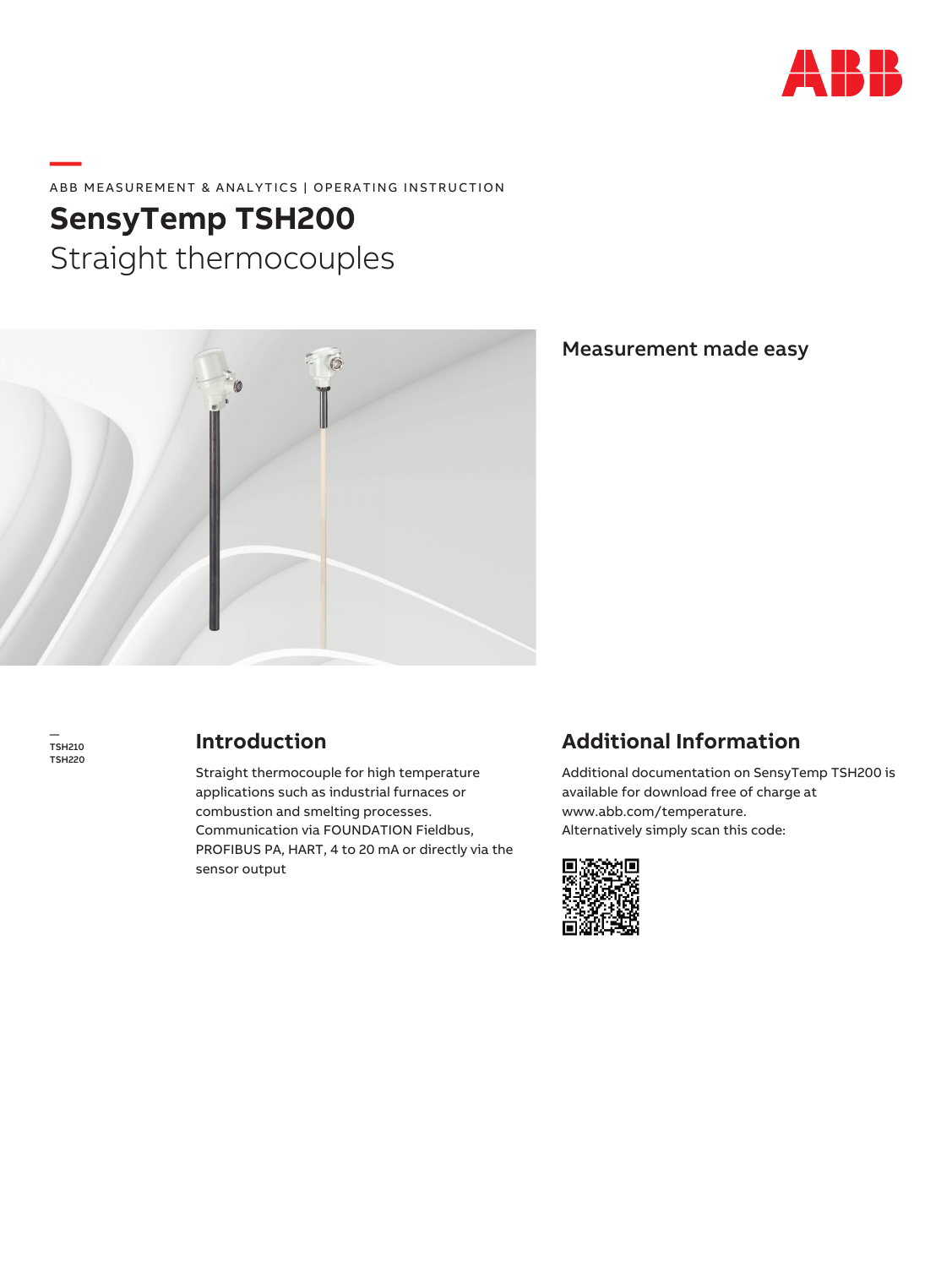## Table of contents

| 1 |                                                     |  |
|---|-----------------------------------------------------|--|
|   |                                                     |  |
|   |                                                     |  |
|   |                                                     |  |
|   |                                                     |  |
|   |                                                     |  |
|   |                                                     |  |
| 2 |                                                     |  |
| 3 |                                                     |  |
|   |                                                     |  |
| 4 |                                                     |  |
|   |                                                     |  |
|   |                                                     |  |
|   |                                                     |  |
|   |                                                     |  |
|   |                                                     |  |
| 5 |                                                     |  |
|   |                                                     |  |
|   |                                                     |  |
|   |                                                     |  |
|   |                                                     |  |
|   | Mounting in installations at operating temperature8 |  |
|   |                                                     |  |
|   |                                                     |  |
|   |                                                     |  |
|   | Safety instructions for electrical installation9    |  |
|   |                                                     |  |
|   |                                                     |  |
|   |                                                     |  |
|   | Connection to intrinsically safe circuits10         |  |
|   |                                                     |  |
|   |                                                     |  |
|   |                                                     |  |
| 6 |                                                     |  |
|   |                                                     |  |
|   |                                                     |  |
| 7 | Diagnosis / Troubleshooting 13                      |  |
|   |                                                     |  |
|   |                                                     |  |
|   |                                                     |  |
| 8 |                                                     |  |
|   |                                                     |  |
|   |                                                     |  |
|   |                                                     |  |

| 9 |  |
|---|--|
|   |  |
|   |  |
|   |  |
|   |  |
|   |  |
|   |  |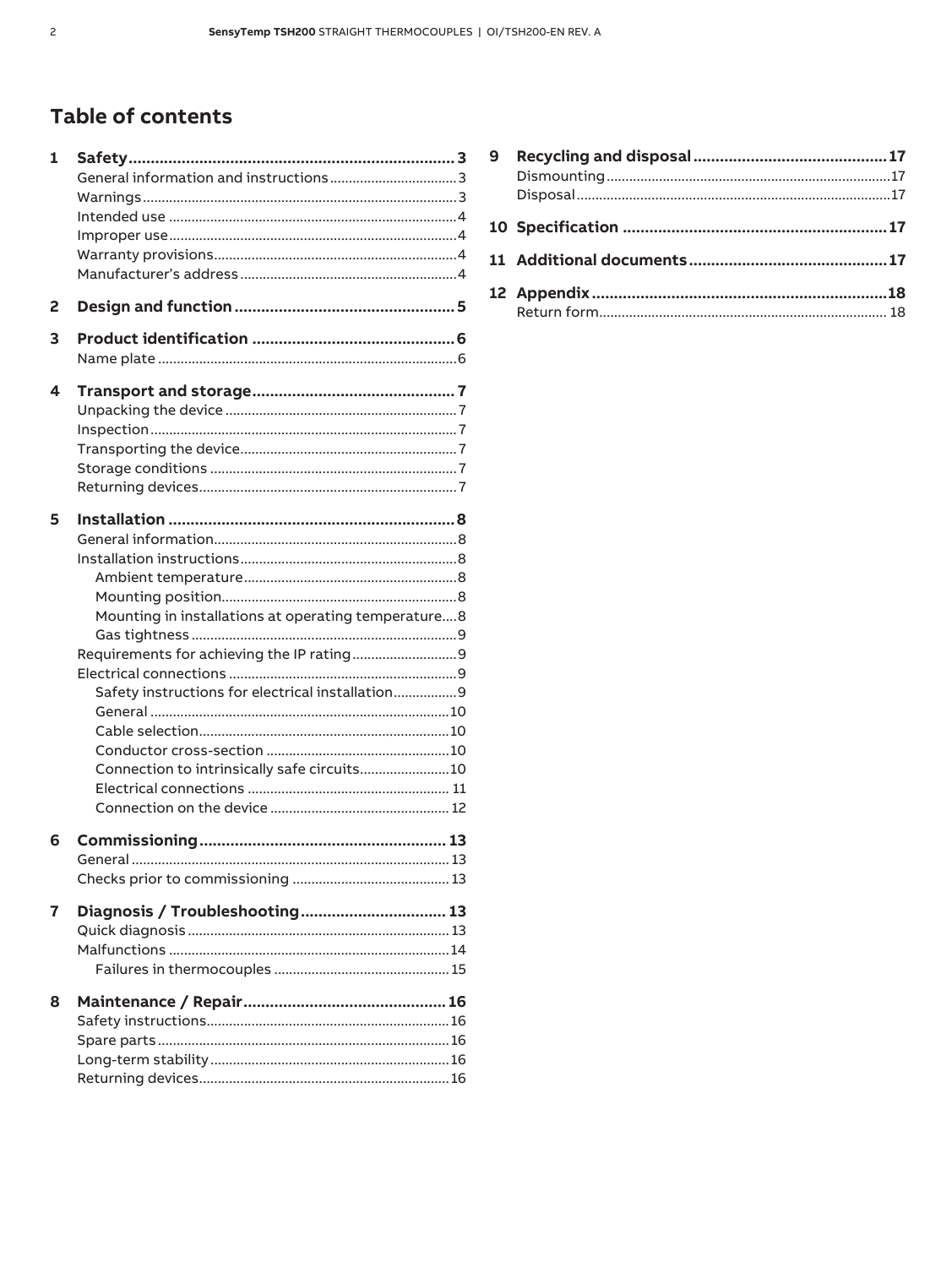## **1 Safety**

### **General information and instructions**

These instructions are an important part of the product and must be retained for future reference.

Installation, commissioning, and maintenance of the product may only be performed by trained specialist personnel who have been authorized by the plant operator accordingly. The specialist personnel must have read and understood the manual and must comply with its instructions.

For additional information or if specific problems occur that are not discussed in these instructions, contact the manufacturer. The content of these instructions is neither part of nor an amendment to any previous or existing agreement, promise or legal relationship.

Modifications and repairs to the product may only be performed if expressly permitted by these instructions.

Information and symbols on the product must be observed. These may not be removed and must be fully legible at all times. The operating company must strictly observe the applicable national regulations relating to the installation, function testing, repair and maintenance of electrical products.

### **Warnings**

The warnings in these instructions are structured as follows:

### **DANGER**

The signal word '**DANGER**' indicates an imminent danger. Failure to observe this information will result in death or severe injury.

### **WARNING**

The signal word '**WARNING**' indicates an imminent danger. Failure to observe this information may result in death or severe injury.

### A CAUTION

The signal word '**CAUTION**' indicates an imminent danger. Failure to observe this information may result in minor or moderate injury.

#### **NOTICE**

The signal word '**NOTICE**' indicates possible material damage.

#### **Note**

'**Note**' indicates useful or important information about the product.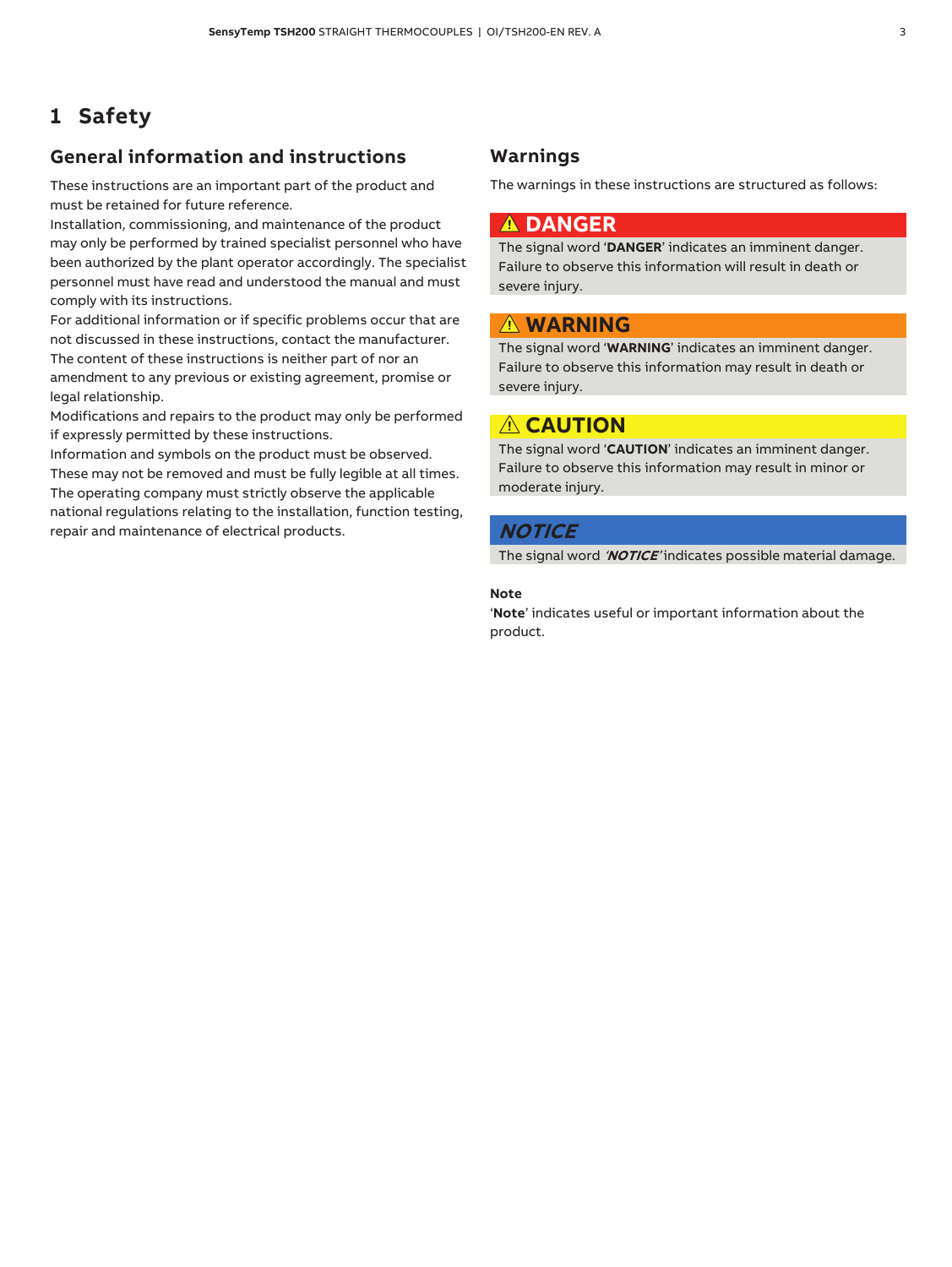## **… 1 Safety**

### **Intended use**

The temperature sensors are used for temperature measurement in a wide variety of high-temperature applications up to 1800 °C (3272 °F).

The device is designed for use exclusively within the values stated on the name plate and in the specification (see

**Specification** in the operating instruction or data sheet).

- The maximum operating temperature may not be exceeded.
- The maximum ambient temperature may not be exceeded.
- The IP rating must be observed during operation.

Before using the devices with corrosive or abrasive measuring media, the owner must check the level of resistance of all wetted parts. ABB Automation Products GmbH will gladly support you in selecting the appropriate device, but cannot accept any liability in doing so.

When using measuring media, the following items need to be considered:

- Measuring media may only be used if, based on the state of the art or the operating experience of the user, it can be assured that the chemical and physical properties necessary for operational security of the materials of the wetted parts of the temperature sensor will not be adversely affected during the operating time.
- Measuring media with unknown properties or abrasive measuring media may only be used if the operator is able to perform regular and suitable tests to ensure the safe condition of the device

#### **Improper use**

The following are considered to be instances of improper use of the device:

- For use as a climbing aid, for example for mounting purposes.
- For use as a bracket for external loads, for example as a support for piping, etc.
- Material application, for example by painting over the housing, name plate or welding/soldering on parts.
- Material removal, for example by spot drilling the housing.

### **Warranty provisions**

Using the device in a manner that does not fall within the scope of its intended use, disregarding this manual, using underqualified personnel, or making unauthorized alterations releases the manufacturer from liability for any resulting damage. This renders the manufacturer's warranty null and void.

### **Manufacturer's address**

## **ABB Automation Products GmbH**

**Measurement & Analytics**  Schillerstr. 72 32425 Minden Germany Tel: +49 571 830-0 Fax: +49 571 830-1806

#### **Customer service center**

Tel: +49 180 5 222 580 Email: automation.service@de.abb.com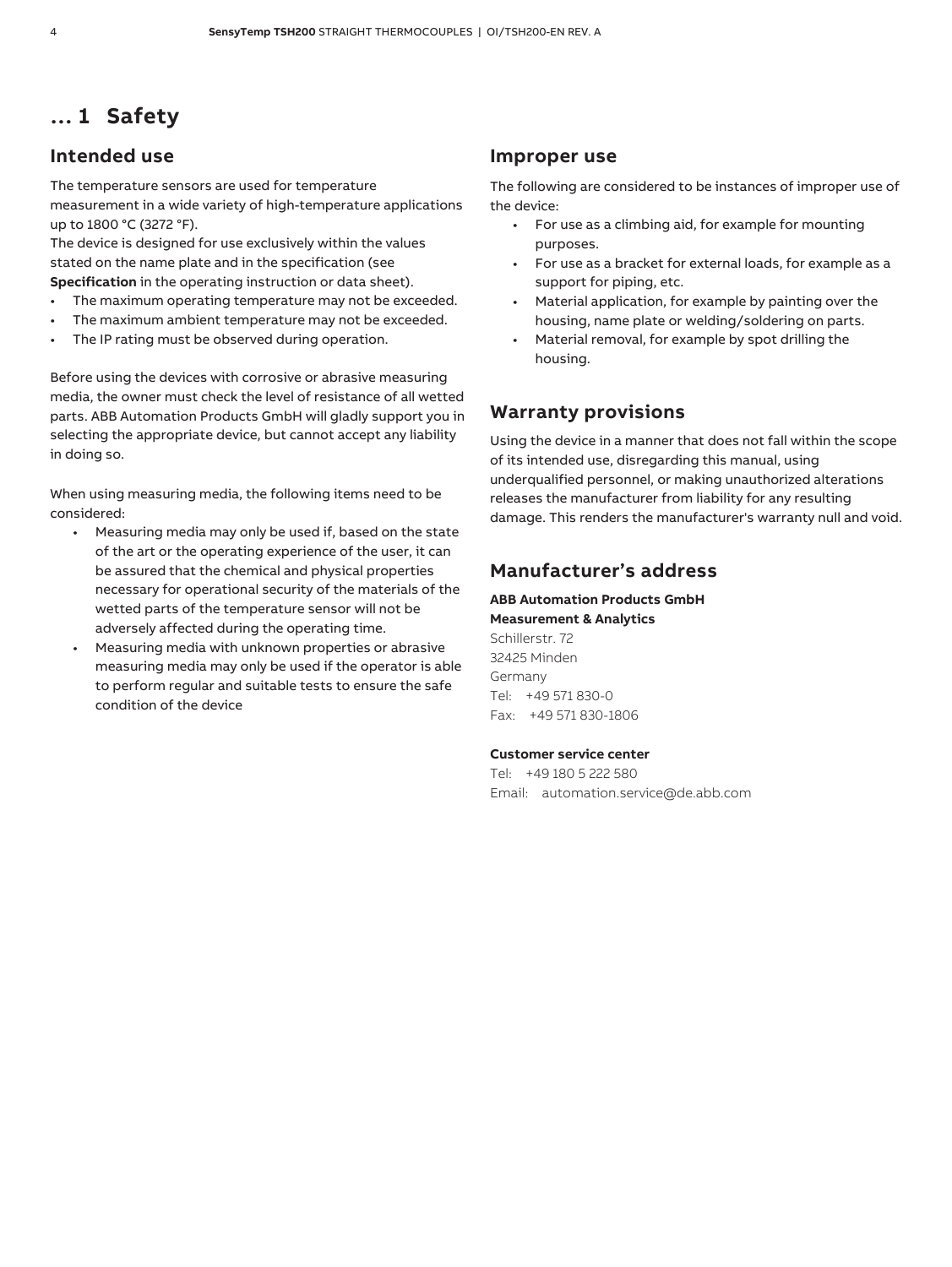## **2 Design and function**



7 Thermocouple

 $(1)$  Connection head with (optionally with transmitter)

- 2 Holding tube (for TSH220 only) 3 Process connection
- $(4)$  Thermowell

**Figure 1: Temperature sensor design** 

Temperature sensors in the SensyTemp TSH200 series are used to record temperatures in high temperature applications (for example molten metal).

Temperature sensors can be equipped with or without a transmitter.

In temperature sensors without a transmitter, the thermal voltage of the thermocouple is further transmitted through the terminals in the connection head without conversion. In temperature sensors with a transmitter, the temperature signal is converted into a scaled current or bus signal. When the HART®, PROFIBUS® or FOUNDATION Fieldbus® communication standards are used, additional information is available. The transmission of scaled signals for process evaluation purposes is independent of distance and environmental influences.

More detailed functional descriptions and information concerning the required transmitters can be found in the relevant data sheets and operating instructions.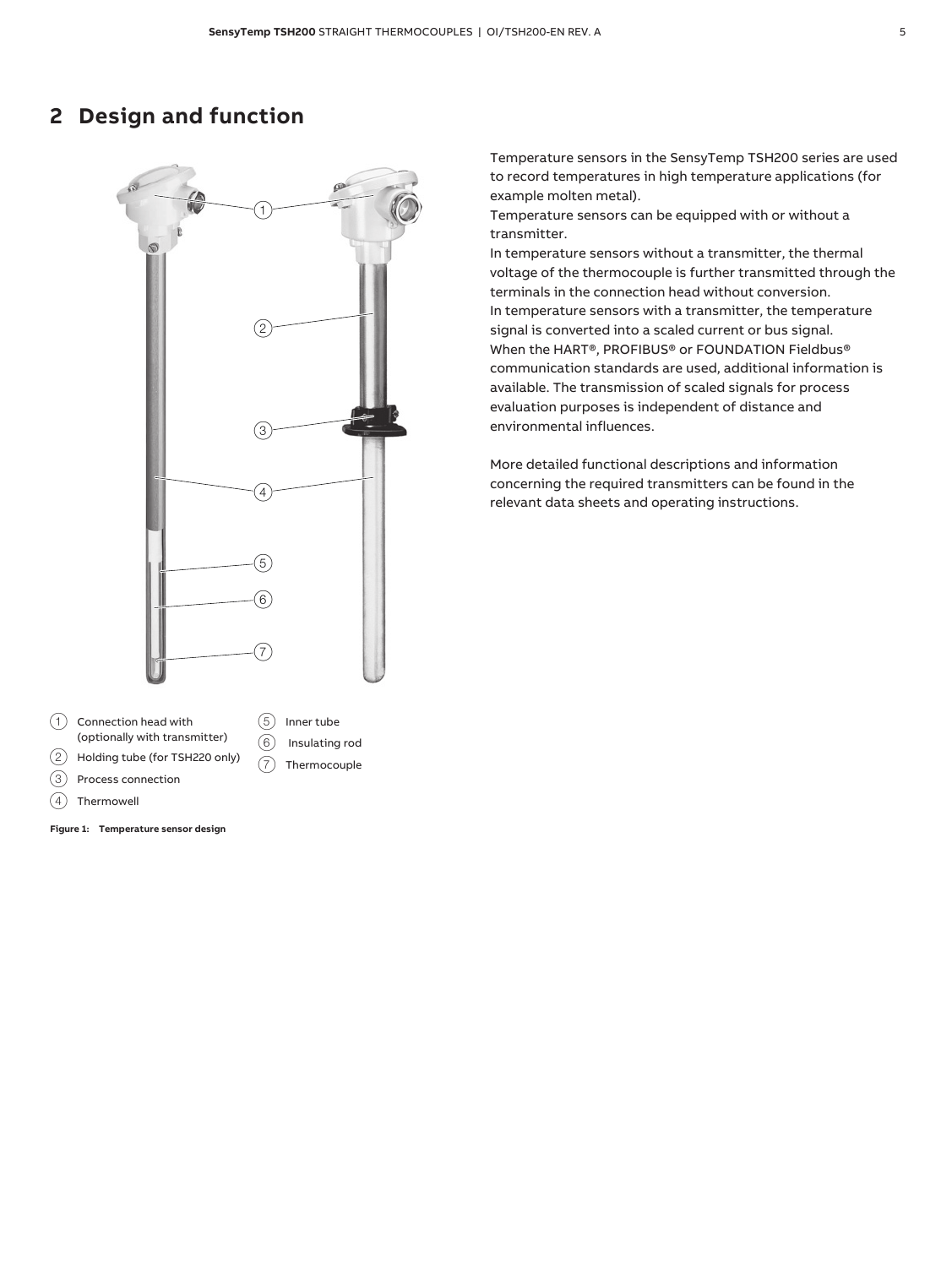## **3 Product identification**

### **Name plate**



- $(1)$  Manufacturer address, year week of manufacture
- $(2)$  Type designation / model
- $\left( \overline{3}\right) \;$  With integrated transmitter: communications protocol of the transmitter (HART®, FF, PB)
- $(4)$  2D barcode for serial number in accordance with order
- $(5)$  'Follow product documentation' symbol
- $\left(6\right)$  7-digit serial number of the device electronic unit of the optional transmitter (previous designation: serial number of the transmitter)
- $(7)$  IP rating of housing

#### 8 **to** 0 **Temperature sensor without / with HART® transmitter:**

- $(8)$  Without transmitter: temperature range of the accuracy class, with <code>HART</code> transmitter: adjusted measuring range of the transmitter
- 9 Accuracy class
- 0 Type of thermocouple

#### 8 **to** 0 **temperature sensor with FOUNDATION Fieldbus® or PROFIBUS PA®**

**transmitter:** Ident\_Number or DEVICE\_ID

- $(h)$  Measuring medium temperature range (process temperature)
- $\left( 12\right)$  Ambient temperature range (temperature at connection head)
- $(13)$  Specification of the optional integrated transmitter (power supply, output current range, communication protocol)
- $(14)$  Coding of the approvals of the device (in accordance with ordering information)
- $(15)$  Serial number of the device (serial number in accordance with order)

**Figure 2: Name plate (example)** 

#### **Note**

Optionally, an approval plate can be present as well. The approval plate contains information concerning the corresponding approval, such as, for example Approval number, type designation in accordance with the approval or indicates a manufacturer declaration.

#### **Notice**

The name plates displayed are examples. The device identification plates affixed to the device can differ from this representation.

#### **Notice**

The values specified on the name plate are maximum values and do not take process-related stress into consideration. This should be taken into consideration when working with the instruments.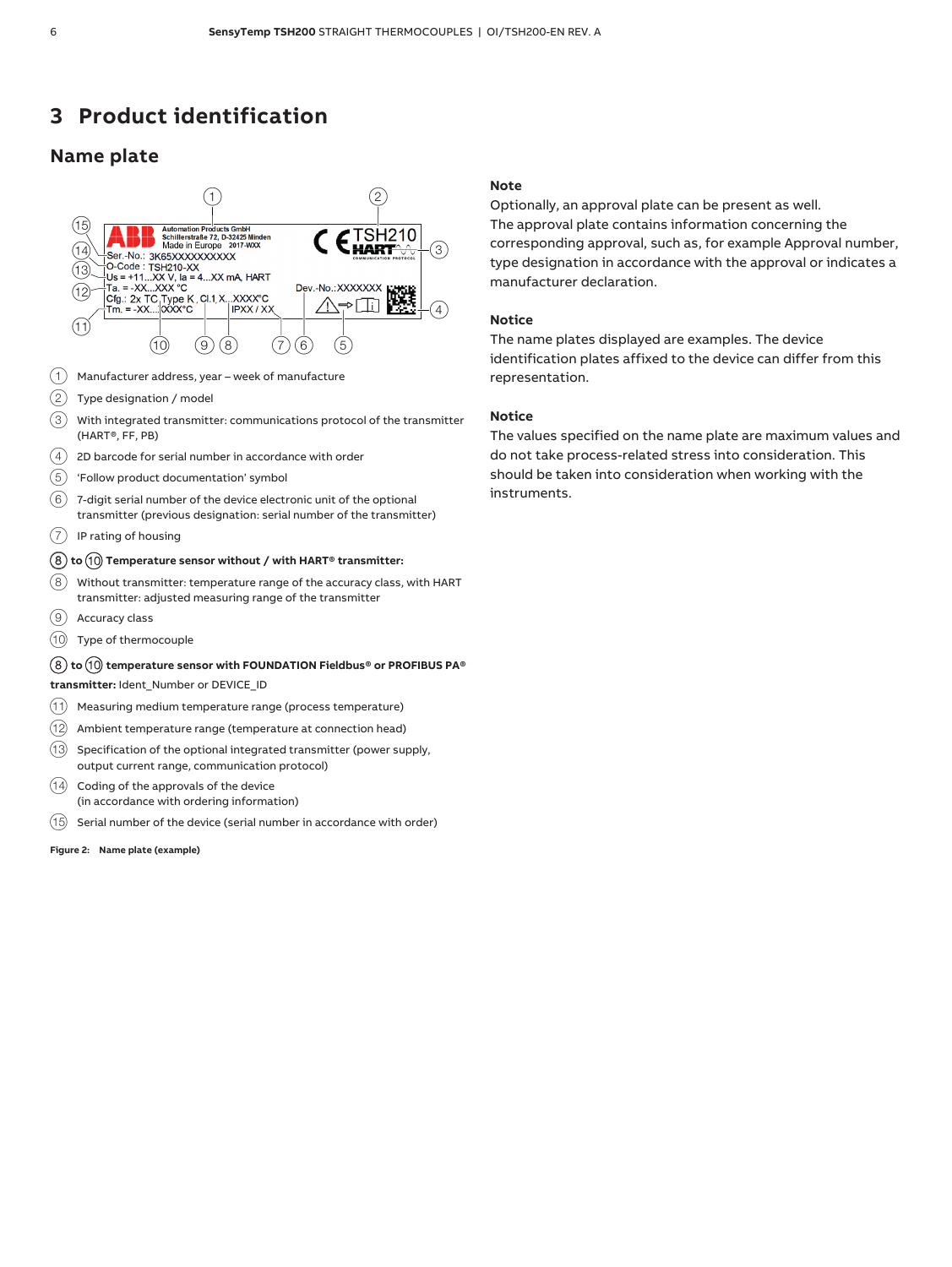## **4 Transport and storage**

### **Unpacking the device**

### **NOTE**

### **Damage to the device due to improper handling!**

Ceramic thermowells are fragile and be damaged due to improper handling.

• Handle the temperature sensor with caution and avoid any kind of mechanical shock or impulse.

Note the following items when unpacking the devices:

- Take special care when unpacking the devices to prevent any damage.
- Check the packing and packing material for accessories.
- For temperature sensors with flange, remove the transport lock in accordance with the accompanying instruction.

### **Inspection**

Check the devices immediately after unpacking for possible damage that may have occurred from improper transport. Details of any damage that has occurred in transit must be recorded on the transport documents.

All claims for damages must be submitted to the shipper without delay and before installation.

### **Transporting the device**

Observe the following instructions:

- Do not expose the device to humidity during transport. Pack the device accordingly.
- Pack the device so that it is protected against vibrations during transport, for example, by using air-cushioned packing.

### **Storage conditions**

Bear the following points in mind when storing devices:

- Store the device in its original packing in a dry and dustfree place.
- The storage temperature should be in the range of  $-20$  to 70°C (-4 to 158 °F).
- After longer periods of storage, check the gaskets and replace, if necessary, prior to use.
- In principle, the devices may be stored for an unlimited period. However, the warranty conditions stipulated in the order confirmation of the supplier apply.

### **Returning devices**

For the return of devices, follow the instructions in **Returning devices** on page 16.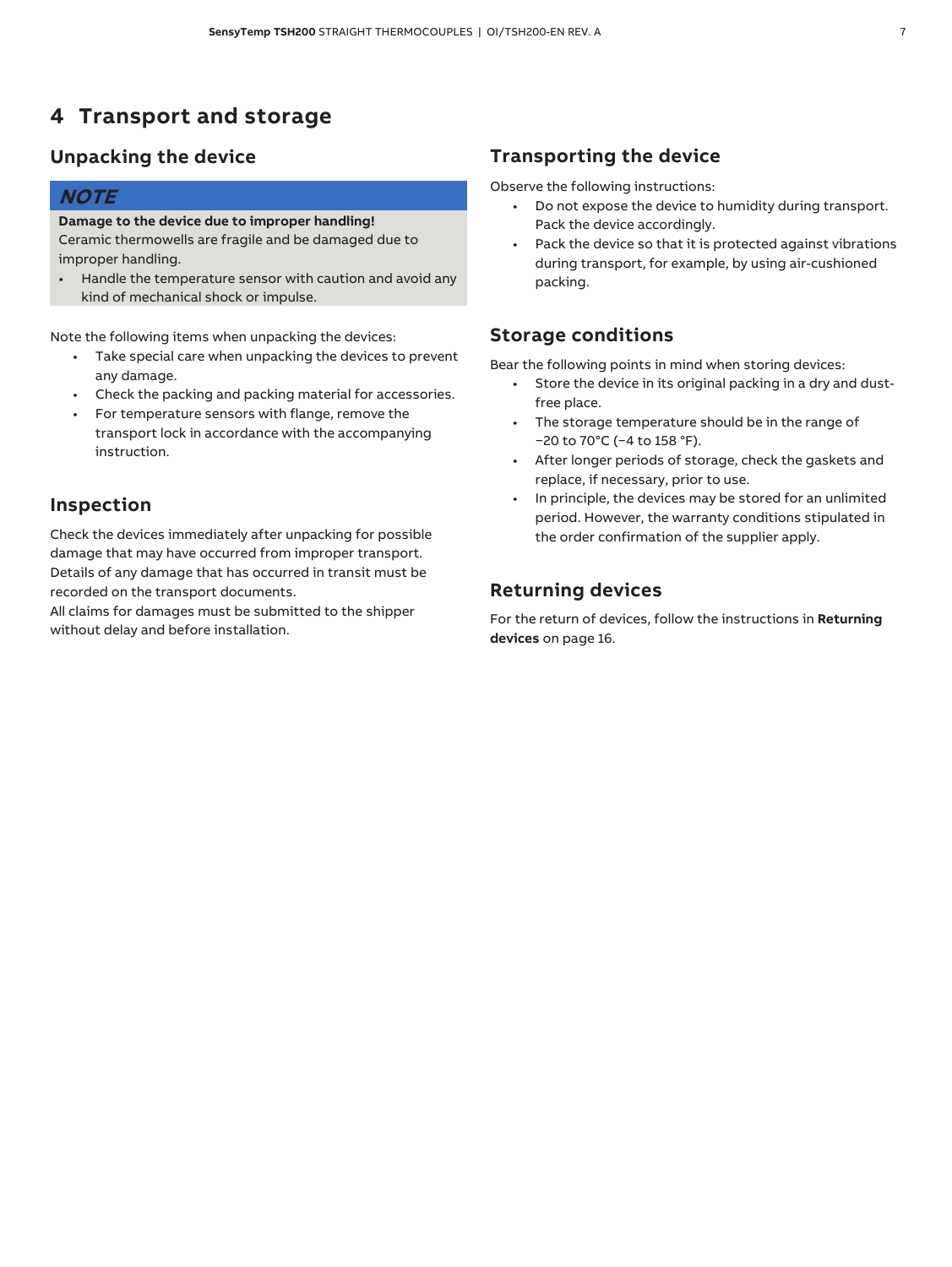## **5 Installation**

### **WARNING**

#### **Risk of injury due to process conditions.**

The process conditions, for example high pressures and temperatures, toxic and aggressive measuring media, can give rise to hazards when working on the device.

- Before working on the device, make sure that the process conditions do not pose any hazards.
- If necessary, wear suited personal protective equipment when working on the device.
- Depressurize and empty the device / piping, allow to cool and purge if necessary.

### **NOTE**

#### **Damage to the device due to improper handling!**

Ceramic thermowells are fragile and be damaged due to improper handling.

• Handle the temperature sensor with caution and avoid any kind of mechanical shock or impulse.

### **General information**

- The temperature sensor (thermocouple) must have optimal contact with the measuring medium.
- The IP rating will no longer apply in the event of damage to the connection head or the threads, gaskets or cable glands on the connection head.
- The connection leads must be firmly connected to the terminals.
- The correct polarity must be ensured in the case of thermocouples.
- When installing temperature sensors in existing thermowells, make sure that the temperature sensor can be inserted easily. If this is not the case, the inside of the thermowell will need to be cleaned.
- When installing exchangeable measuring insets in existing thermowells, make sure that the measuring inset can be inserted easily. If this is not the case, the inside of the thermowell will need to be cleaned.
- The temperature sensor must be firmly and securely installed in a way that conforms to the requirements of the application process.
- Please take note of the sensor and circuit type specified.
- After clamping the connection leads using a suited tool (screwdriver, wrench), you must make sure that the connection heads are securely closed and sealed again. When doing this, make sure that the sealing rings of the connection heads are clean and undamaged.
- The gaskets should be selected and correctly installed in accordance with the requirements.
- In devices with flange process connections, evenly tighten the flange screws in a cross wise manner.

### **Installation instructions**

#### **Ambient temperature**

| Design                                       | <b>Ambient temperature</b> |
|----------------------------------------------|----------------------------|
| Connection head without transmitter and with | -40 to 120 °C              |
| suited cable gland                           | (-40 to 248 °F):           |
| Connection head with transmitter             | $-40$ to 85 °C             |
|                                              | (-40 to 185 °F):           |

In specific applications, high temperature sensors are frequently subjected to higher temperatures at the connection head. In temperature sensors with cable glands, the supplied cable gland (thread M20 × 1.5) is fitted with a silicon thrust collar instead of a rubber thrust collar.

#### **Mounting position**

For high process temperatures, we recommend a vertical mounting position of the temperature sensor to protect against bending and prevent mechanical damage to the thermowell. If the temperature sensor can only be mounted in a horizontal mounting position, the thermowell should be supported.

#### **Mounting in installations at operating temperature**

Ceramic thermowells are characterized by a high level of hardness and brittleness. If ceramic thermowells are exposed to temperature shock, they can crack due to internal stress in their grain structure.

For this reason, temperature sensors with ceramic thermowells may only be introduced gradually into the process:

| <b>Process temperature</b> | Slide-in rate                          |
|----------------------------|----------------------------------------|
| ≤ 1600 °C (≤ 2912 °F)      | 1 to 2 cm/min                          |
|                            | $(0.4 \text{ to } 0.8 \text{ in/min})$ |
| ≤ 1200 °C (≤ 2192 °F)      | 10 to 20 cm/min                        |
|                            | (3.9 to 7.8 in/min)                    |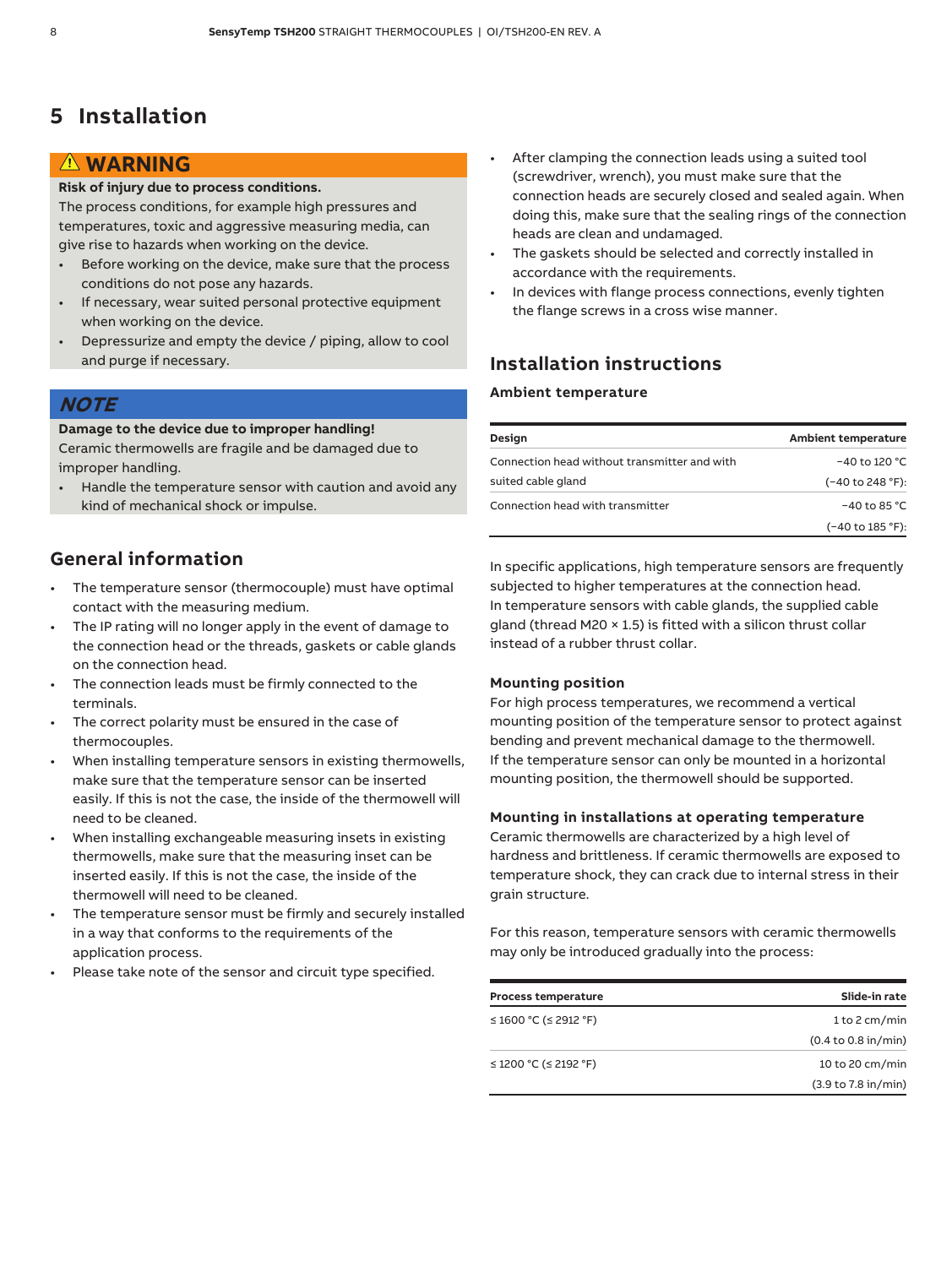#### **Gas tightness**

Gas-tight ceramic materials are typically only resistant to temperature changes on a limited basis. To reduce the risk of temperature shock and prevent the thermowell from subsequently bursting, temperature sensors with gas-tight ceramic thermowells must be heated before installation.

High temperature sensors are generally designed for use in pressureless processes.

When fastening the temperature sensor using limit stop flanges and counterflanges, a pressure of up to approx. 1 bar (14.50 psi) of gas tightness can be assumed with proper installation. Refer to EN 50446 in this regard.

### **Requirements for achieving the IP rating**

The temperature sensor SensyTemp TSH200 can be supplied with a M20  $\times$  1.5 or  $\frac{1}{2}$  in NPT thread.

When selecting the appropriate cable gland, the user must take suited measures to make sure that the required IP rating is achieved, the temperature range maintained and that the cable gland used is in accordance with the standard on which the present certificate is based.

To achieve the IP rating, the cable gland used must be approved for the cable diameter. In practice, you may find the specified IP rating can no longer be achieved if certain cables and lines are used in conjunction with the cable gland.

Deviations from the test conditions as set out in the IEC 60529 standard must be checked. Check the cables' concentricity, transposition, external hardness, sheath, and surface roughness.

The operating temperature range of the cable gland used must not be up-scaled.

Observe tightening torque in accordance with information in the data sheet / operating instruction of the cable gland used.

Please observe the following points:

- Only use cable glands in the specified clamping area.
- When using very soft cable types, do not use them in the lower clamping area.
- Only use round cables or cables with a slightly ovalshaped cross section.
- Frequent opening / closing is possible but may have a negative effect on the IP rating.
- If cables are demonstrating pronounced cold flow behavior, the cable glands will need to be retightened.
- Cables with VA wire mesh require special cable glands.

### **Electrical connections**

#### **Safety instructions for electrical installation**

### **WARNING**

**Risk of injury due to live parts.** 

Improper work on the electrical connections can result in electric shock.

- Connect the device only with the power supply switched off.
- Observe the applicable standards and regulations for the electrical connection.

The electrical connection may only be established by authorized specialist personnel.

Notices on electrical connection in this instruction must be observed; otherwise, electric safety and the IP-rating may be adversely affected.

Safe isolation of electric circuits which are dangerous if touched is only guaranteed when the connected devices fulfill the requirements of EN 61140 (basic requirements for secure separation).

To ensure safe isolation, install supply lines so that they are separate from electrical circuits which are dangerous if touched, or implement additional isolation measures for them.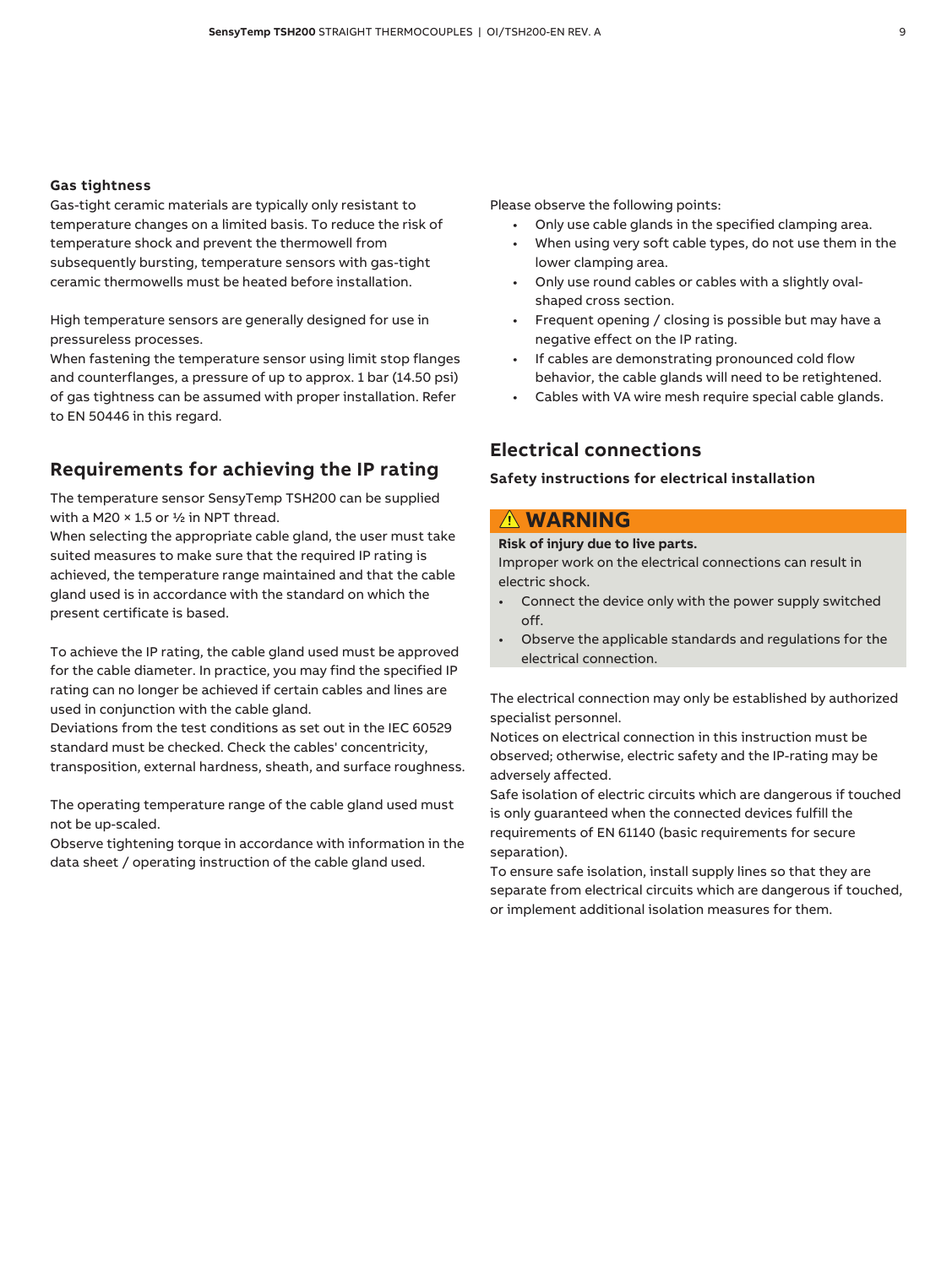## **… 5 Installation**

### **… Electrical connections**

#### **General**

The following applies to devices with a transmitter:

- The power supply and signal are routed in the same conductor and should be implemented as a SELV or PELV circuit in accordance with the relevant standard (standard version).
- In devices for use in non-hazardous areas with intrinsically safe electronic units connected (for example Transmitters), guidelines in accordance with the Ex standard.
- The temperature sensor and transmitter do not have any kind of turn-off device, therefore over-current protective devices and lightning protection or voltage separation capacity must be provided in the installation.
- The power supply data must match the information on the name plate.
- The user is responsible for ensuring EMC-compliant cabling.

#### **Cable selection**

When selecting the connection cable, observe the following points:

- Only use insulated cables and wires in which the test voltage between wire – ground, wire – shielding, and shielding – ground is at least 500 V AC.
- Provide cables with wire end ferrules.
- The cables used must fulfill the valid requirements with regards to strength and temperature for the particular application case.
- Install the cable in a manner that will rule out any mechanical damage.
- When using PROFIBUS® the design should be in accordance with EN 50170.
- When using FOUNDATION Fieldbus® the design should be in accordance with IEC 61158.

#### **Conductor cross-section**

The maximum connectible conductor cross-section is  $1.5$  mm<sup>2</sup> (15 AWG).

#### **Connection to intrinsically safe circuits**

### **DANGER**

#### **Explosion hazard due to improper installation!**

An explosion hazard is present when installing the SensyTemp TSH200 temperature sensor in potentially explosive atmospheres.

• The SensyTemp TSH200 temperature sensor may only be installed and operated outside of potentially explosive atmospheres.

#### **Note**

- When connecting the temperature sensor to intrinsically safe circuits, please comply with the '**Manufacturer's declaration on connection to attested intrinsically safe circuits**'!
- When connecting temperature sensors with dual sensor elements (2 × thermocouple) to an intrinsically safe circuit, only a measuring loop may be connected!

If the SensyTemp TSH200 temperature sensors are operated in intrinsically safe circuits in Ex ia / Ex ib type of protection, proof that the interconnection is intrinsically safe must be provided in accordance with DIN VDE 0165/Part 1 (EN 60079-25 as well as IEC 60079-25).

The supply isolators / DCS inputs must feature intrinsically safe input circuits to eliminate hazards (spark formation).

In order to provide proof of intrinsic safety, the electrical limit value must be used as the basis for the EC-type examination certificates for the equipment (devices); this includes the capacitance and inductance values of the cables.

These requirements guarantee that operation of a SensyTemp TSH200 temperature sensor in an intrinsically safe circuit does not cancel its intrinsic safety.

The SensyTemp TSH200 temperature sensor which will be used in an intrinsically safe circuit shall be supplied with a '**Manufacturer's declaration on connection to attested intrinsically safe circuits**'.

If two transmitters are used for two intrinsically safe circuits, the sum of the values may not up-scale the maximum values specified in the operating instruction and the '**Manufacturer's declaration on connection to attested intrinsically safe circuits**'.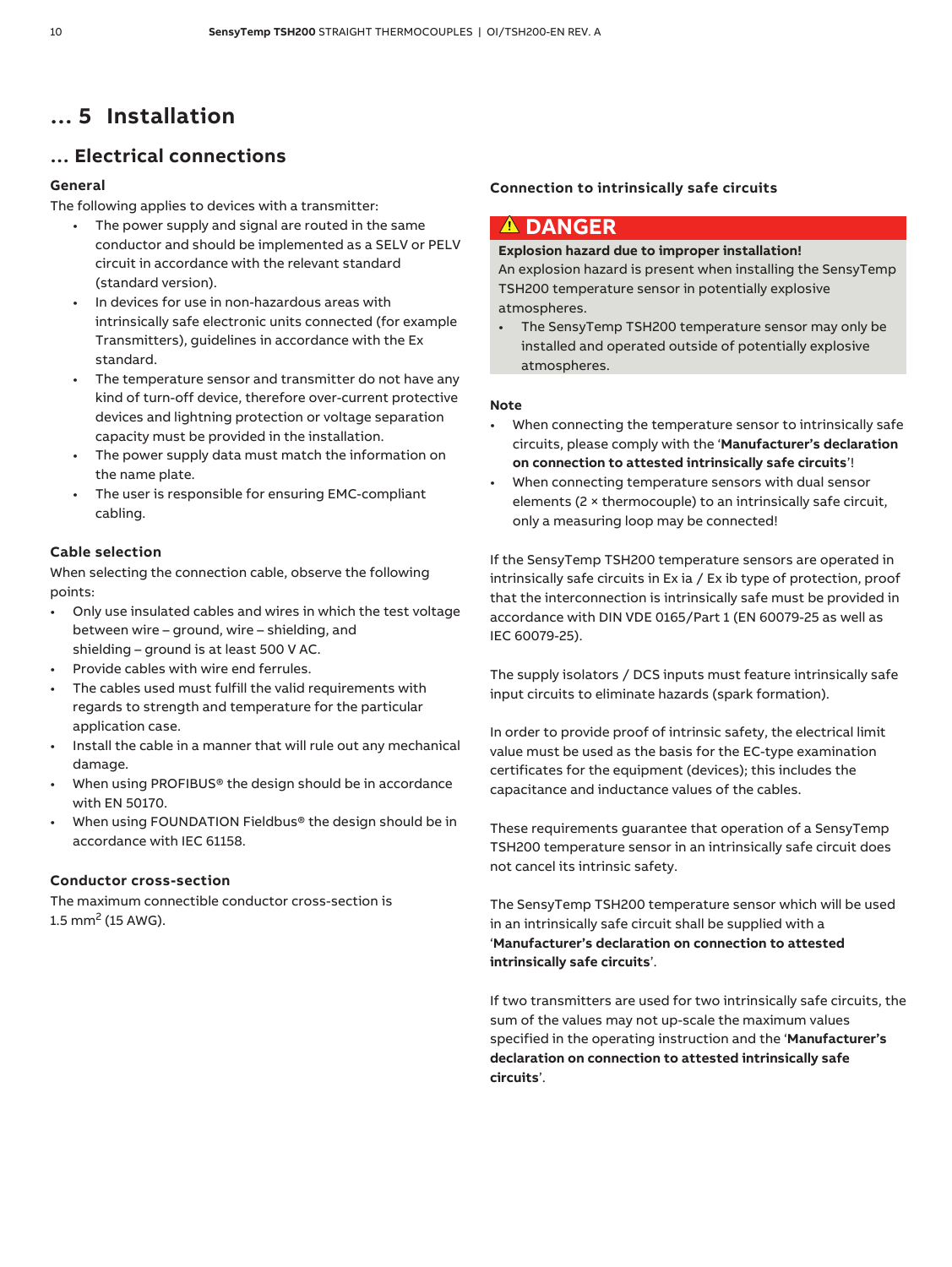#### **Electrical connections**

The temperature sensors may be fitted with single or dual thermocouples.

When using the temperature sensors in intrinsically safe circuits, only attested transmitters with maximum electric values as specified in the operating instruction or the '**Manufacturer's declaration on connection to attested intrinsically safe circuits**' may be connected.

**SensyTemp TSH210, AM and AMK designs – thermocouples K, J, N, L SensyTemp TSH220, AK and AKK designs – thermocouples K, J, N, L** 





**SensyTemp TSH210, AM and AMK designs – thermocouples R, S, B** 

**SensyTemp TSH220, AK and AKK designs – Thermocouples R, S, B** 



**SensyTemp TSH210, BM and BMK designs – thermocouples K, J, N, L, R, S, B** 

**SensyTemp TSH220, BK designs – thermocouples K, J, N, L, R, S, B** 

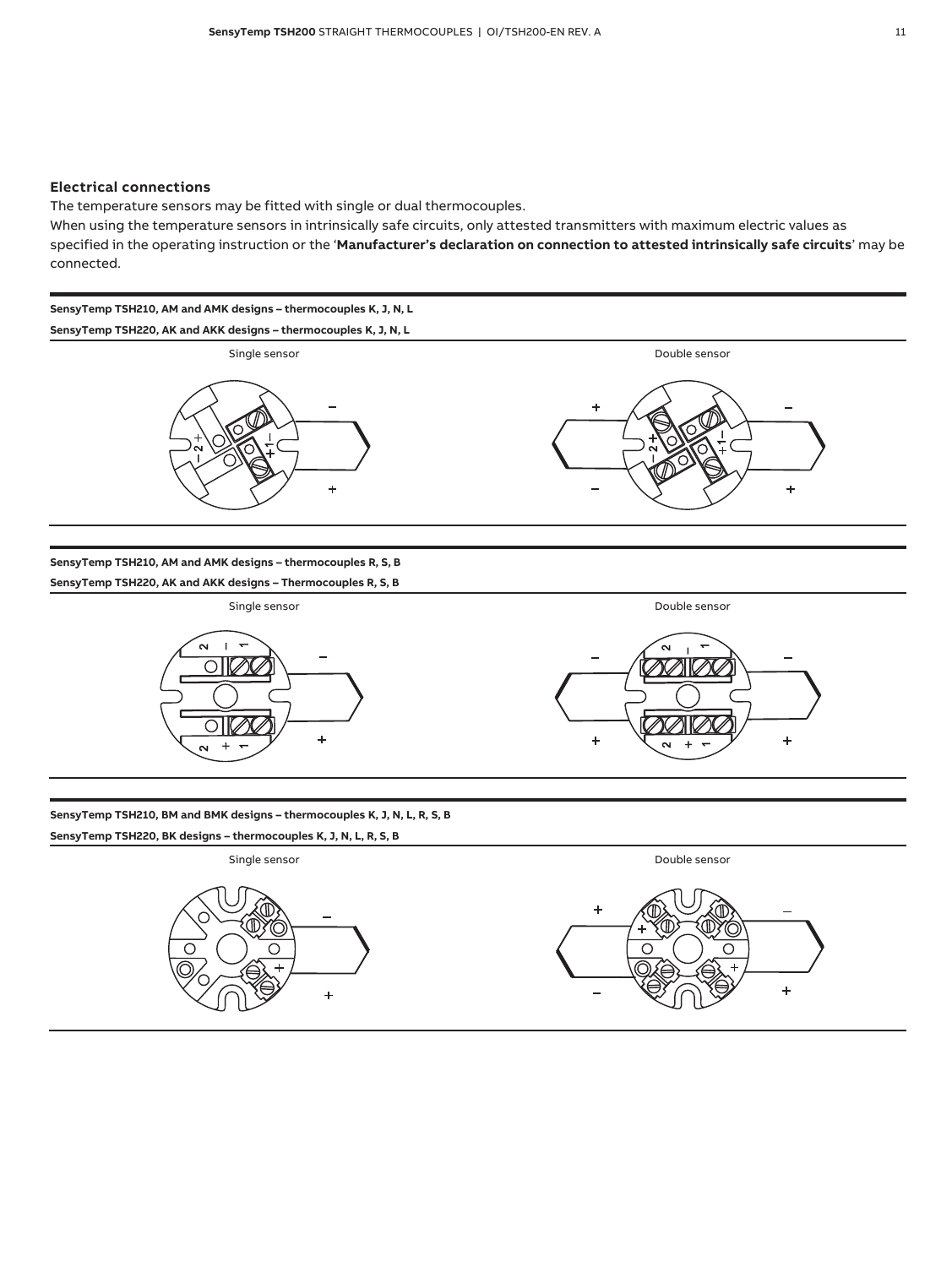## **… 5 Installation**

### **… Electrical connections**

#### **Connection on the device**

#### **Temperature sensor without integrated transmitter**

Use a suited compensating cable to connect the temperature sensor without integrated transmitter!

- 1. Switch off the temperature sensor power supply.
- 2. Open the connection head. Observe the cool down time!
- 3. Connect the positive wire of the compensating cable with the terminal on the transmitter marked "+" and the negative wire of the compensating cable with the terminal marked '-'.
- 4. Establish a grounding connection if necessary.
- 5. The screws must be fastened tight and proper contact guaranteed.
- 6. Tightly close the connection head.

#### **Temperature sensor with integrated transmitter**

In temperature sensors with integrated transmitters, the sensor is already connected to the transmitter at the factory. Connection of the transmitter is described in the appropriate corresponding operating instruction. The technical data of the selected transmitter must be complied with.

For Fieldbus applications, please comply with the installation recommendations 10/63-0.40 (PROFIBUS PA®) and 10/63-0.50 (FOUNDATION Fieldbus®)!

The operating instruction for the selected transmitter is included in the delivery.

Alternatively, all documentation is available for download free of charge at www.abb.com/temperature.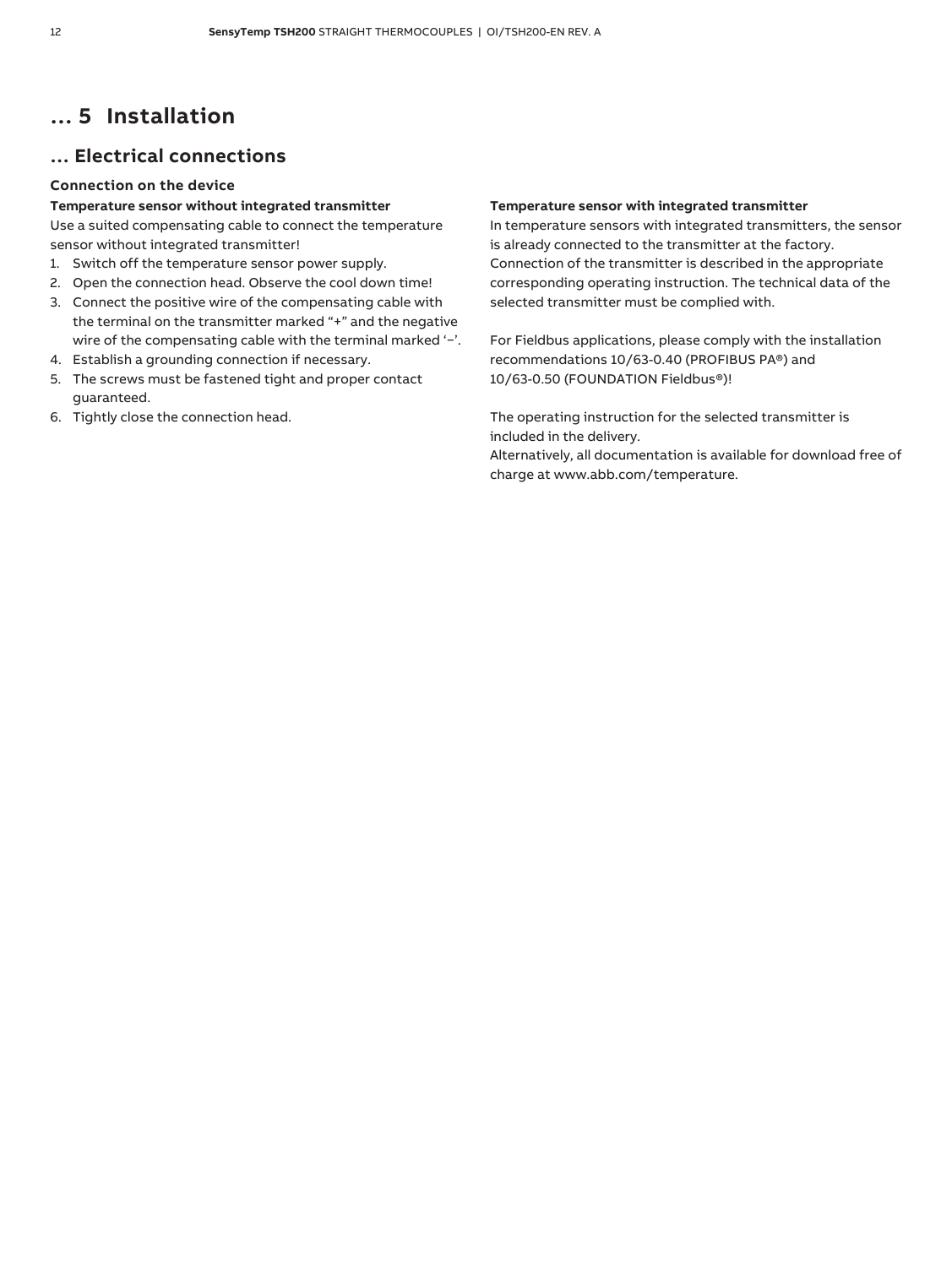## **6 Commissioning**

### **General**

The device is immediately ready for operation after mounting and installation of the connections. Default parameters are set at the factory.

### **Checks prior to commissioning**

#### **Note**

Detailed information on operating the transmitter is available in the operating instruction of the transmitter.

The following points must be checked before commissioning the device:

- The proper mounting and sealing of thermowells or protective sleeves.
- The potential equalization line must be connected.
- The electric specifications must comply with the specified values.
- Assembly and electrical connection must be conducted professionally in accordance with **Installation** on page 8.

## **7 Diagnosis / Troubleshooting**

### **Quick diagnosis**

Perform quick tests of thermocouples as well as the associated measuring loops before they are installed.

#### **Required instruments**

- Millivolt measuring device
- Resistance measuring device or resistance bridge
- Insulation measuring device with a test voltage of 60 to 100 V (all measurements at room temperature)

#### **Diagnostics**

Check continuity and insulation at room temperature:

A thermocouple is regarded as functioning correctly when R < 20  $\Omega$  (wire > 0.5 mm Ø).

The value depends on the wire cross section and the length. Insulation resistance  $R_{\rm isol}$  = 100 M $\Omega$ (for an insulated thermocouple).

Heating of the thermocouples to approx. 200 to 400 °C (approx. 400 to 750 °F) without temperature control allows for further conclusions to be drawn about interruptions, reversed polarity, excessively low insulation resistance, etc.

#### **Note**

The accuracy of temperature sensors according to the ISO 9000 requirements can only be checked by comparison with a reference element. In most cases, deinstallation and test in a test oven are necessary.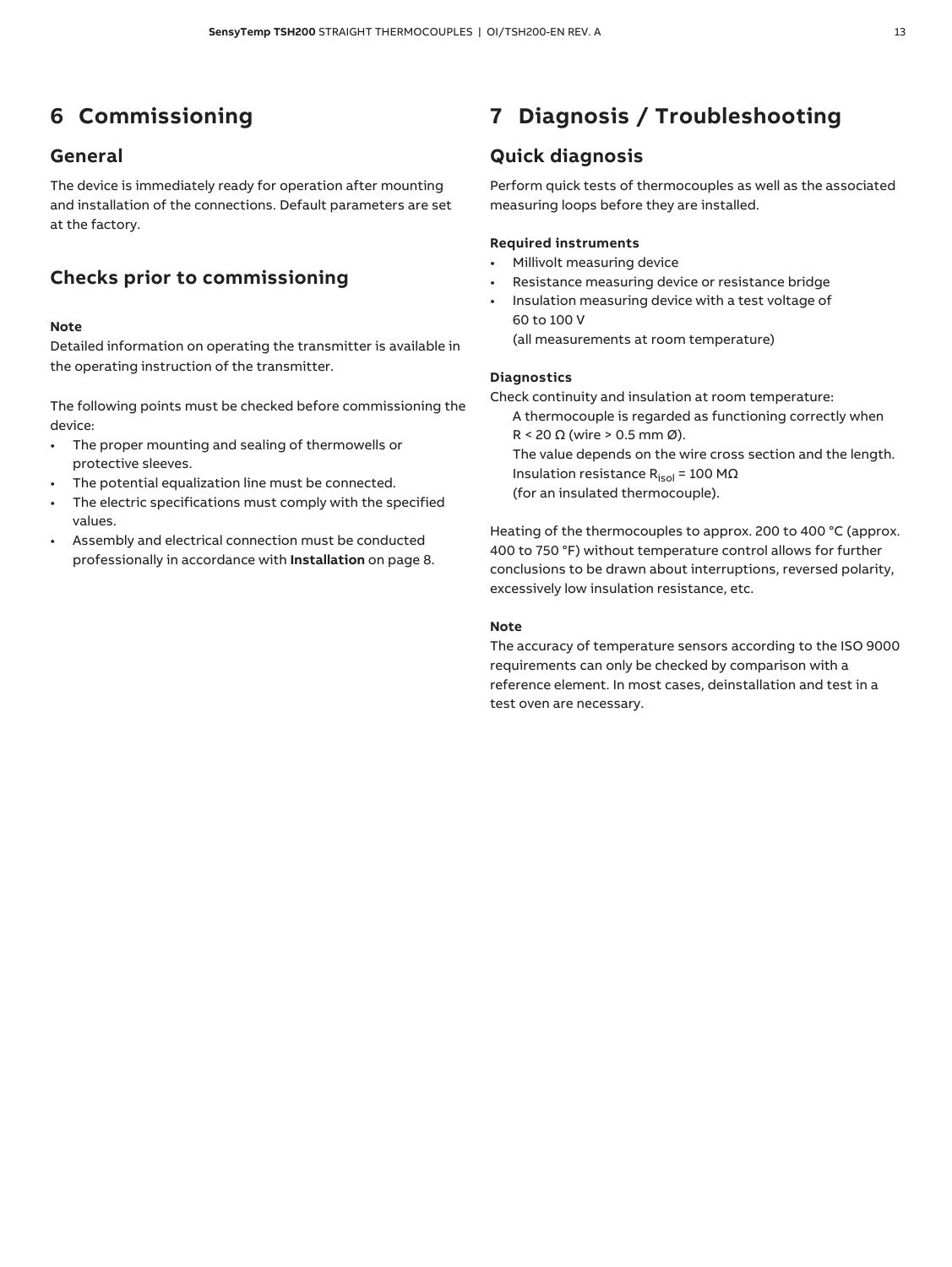## **… 7 Diagnosis / Troubleshooting**

## **Malfunctions**

The entire temperature measurement circuit should be tested routinely. The table below contains the most important errors together with their possible causes and suggestions for how to remedy them.

| Failure                             | Cause                                                                                                    | Repair                                                                                                                                                                                                                                                                                                                                                                                                                 |
|-------------------------------------|----------------------------------------------------------------------------------------------------------|------------------------------------------------------------------------------------------------------------------------------------------------------------------------------------------------------------------------------------------------------------------------------------------------------------------------------------------------------------------------------------------------------------------------|
| Measuring signal fault              | Electrical/magnetic interspersion<br>$\bullet$                                                           | At least 0.5 m (20 in) distance between the impulse lines with parallel<br>installation.<br>Electrostatic shielding via on one point grounded foil/netting.<br>Twist wires (pairs) against magnetic interspersion.<br>Right angle intersecting of impulse lines with interfering power cables.<br>Use of transmitters.                                                                                                 |
|                                     | Ground loops                                                                                             | Only one grounding point in measuring loop or 'floating' measuring system<br>(not grounded).                                                                                                                                                                                                                                                                                                                           |
|                                     | Approval of insulation resistance                                                                        | Humidity has possibly penetrated into the thermometer or the measuring<br>inset; dry if necessary and reseal.<br>Replace measuring inset.<br>Check whether the thermometer is thermally overloaded.                                                                                                                                                                                                                    |
| incorrect signals                   | Response times too long, Incorrect installation location:<br>In a dead zone<br>Affected by a heat source | Select installation location so that the medium can transfer its temperature<br>to the thermometer undisturbed.                                                                                                                                                                                                                                                                                                        |
|                                     | Incorrect installation method:<br>Insufficient immersion depth<br>Too much heat dissipation              | Immersion depth for <b>liquid</b> measuring media:<br>$\bullet$<br>approx. 'temperature-sensitive length $+6 \times d'$<br>Immersion depth for gaseous measuring media:<br>approx. 'temperature-sensitive length $+10 \times d'$<br>$(d = outer$ thermowell diameter).<br>Guarantee thermal contacts, above all for surface measurements, through<br>appropriate contact surfaces and / or thermal conducting material |
|                                     | Thermowell too thick<br>Thermowell hole too large                                                        | Select the smallest thermowell possible for the process.<br>Initial approximation of response time proportional to the cross-section or<br>volume of the thermometer, depending on the heat transfer values and air<br>gaps in the structure. The latter with heat-conductive paste.                                                                                                                                   |
|                                     | Deposits on the thermowell                                                                               | Remove during inspections.<br>If possible, select a different thermowell or another installation location.                                                                                                                                                                                                                                                                                                             |
| Interruptions in the<br>thermometer | • Vibration                                                                                              | Reinforced springs on the measuring inset.<br>Reduce the installation length.<br>Relocation of the measuring point (if possible).<br>Special design of measuring inset and thermowell.                                                                                                                                                                                                                                 |
| Heavily corroded<br>thermowell      | Composition of the medium not as assumed or<br>has changed<br>Improper thermowell material selected      | Check medium.<br>Possibly analyze the defective thermowell and then select a better suited<br>material.<br>Use additional surface protection.<br>Under certain circumstances, the thermowell may have to be replaced<br>regularly as a wear part.                                                                                                                                                                      |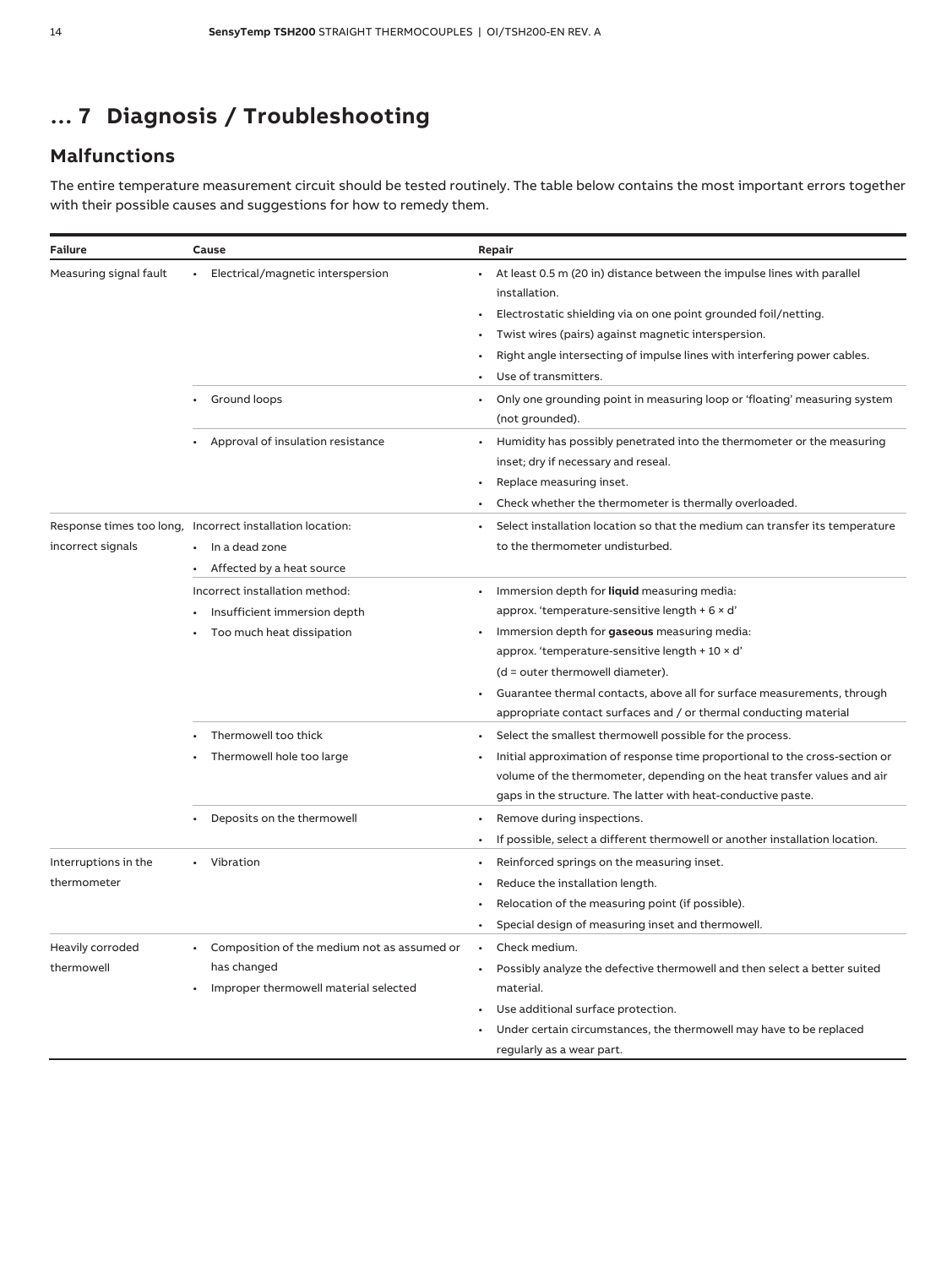### **Failures in thermocouples**

| <b>Failure</b>                                                                                                    | Cause                                                                                                                                                              | Repair                                                                                                                                                                                                                                          |
|-------------------------------------------------------------------------------------------------------------------|--------------------------------------------------------------------------------------------------------------------------------------------------------------------|-------------------------------------------------------------------------------------------------------------------------------------------------------------------------------------------------------------------------------------------------|
| Fluctuating temperature indication in an otherwise<br>problem-free thermocouple measuring loop structure constant | Reference junction temperature or voltage not                                                                                                                      | Temperature or supply voltage must be<br>maintained at a constant level.<br>Full value incorporated into measurements for<br>non-precious metal thermocouples; only approx.<br>half the value incorporated for precious metal<br>thermocouples. |
| Temperature indication values deviate significantly<br>from table values for thermocouples                        | Incorrect material combinations<br>Poor electric contact.<br>Parasitic voltages<br>$\sim$<br>(thermal voltage, conductive voltage)<br>Incorrect compensating cable | Check thermocouples and conductors for:<br>correct pairing.<br>۰<br>correct compensating cable.<br>۰<br>correct polarity.<br>٠<br>permissible ambient temperature at connection<br>head.                                                        |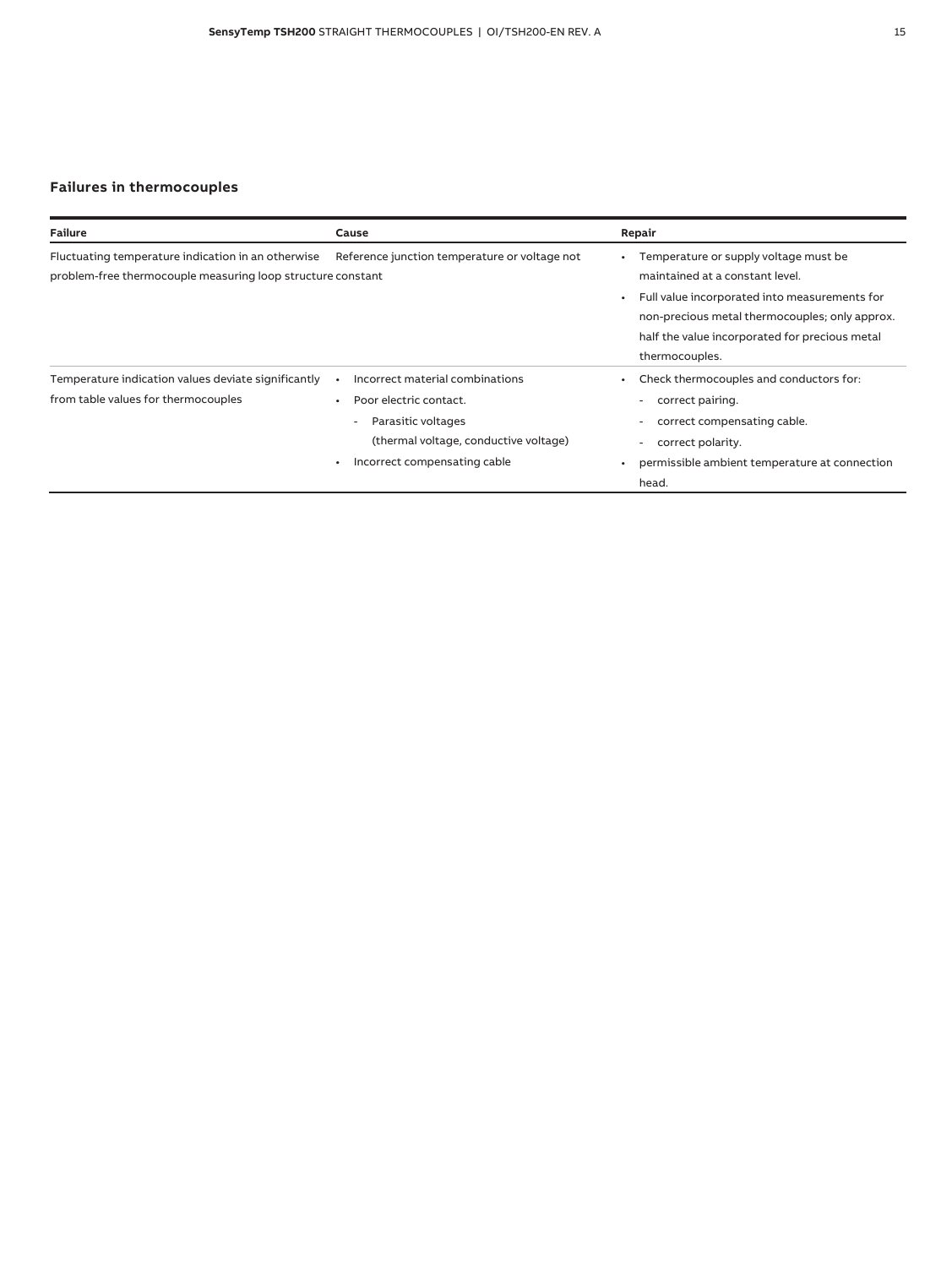## **8 Maintenance / Repair**

### **Safety instructions**

### **WARNING**

### **Risk of injury due to process conditions.**

The process conditions, for example high pressures and temperatures, toxic and aggressive measuring media, can give rise to hazards when working on the device.

- Before working on the device, make sure that the process conditions do not pose any hazards.
- If necessary, wear suited personal protective equipment when working on the device.
- Depressurize and empty the device / piping, allow to cool and purge if necessary.

### **NOTE**

#### **Damage to the device due to improper handling!**

Ceramic thermowells are fragile and be damaged due to improper handling.

• Handle the temperature sensor with caution and avoid any kind of mechanical shock or impulse.

### **Spare parts**

Repair and maintenance activities may only be performed by authorized customer service personnel.

When replacing or repairing individual components, use original spare parts.

### **Long-term stability**

The long-term stability of the SensyTemp TSH200 temperature sensors and exchangeable measuring insets depends largely on the operating conditions.

It is not possible to provide information on this that can be applied in a general sense.

We recommend that you recalibrate the measuring insets at regular intervals.

Depending on process requirements (e.g., increased accuracy, system availability, safety) and in applications with aboveaverage stress levels (strong vibrations, frequent and rapid temperature changes, etc.), the time periods may have to be shortened significantly.

ABB offers its customers the possibility for cost-effective and high-precision recalibration at our calibration lab in Minden accredited by the German Accreditation Body - DAkkS.

### **Returning devices**

Use the original packaging or a secure transport container of an appropriate type if you need to return the device for repair or recalibration purposes.

Fill out the return form (see **Return form** on page 18) and include this with the device.

In accordance with the EU Directive governing hazardous materials, the owner of hazardous waste is responsible for its disposal or must observe the following regulations for shipping purposes:

All devices delivered to ABB must be free from any hazardous materials (acids, alkalis, solvents, etc.).

Please contact Customer Center Service acc. to page 4 for nearest service location.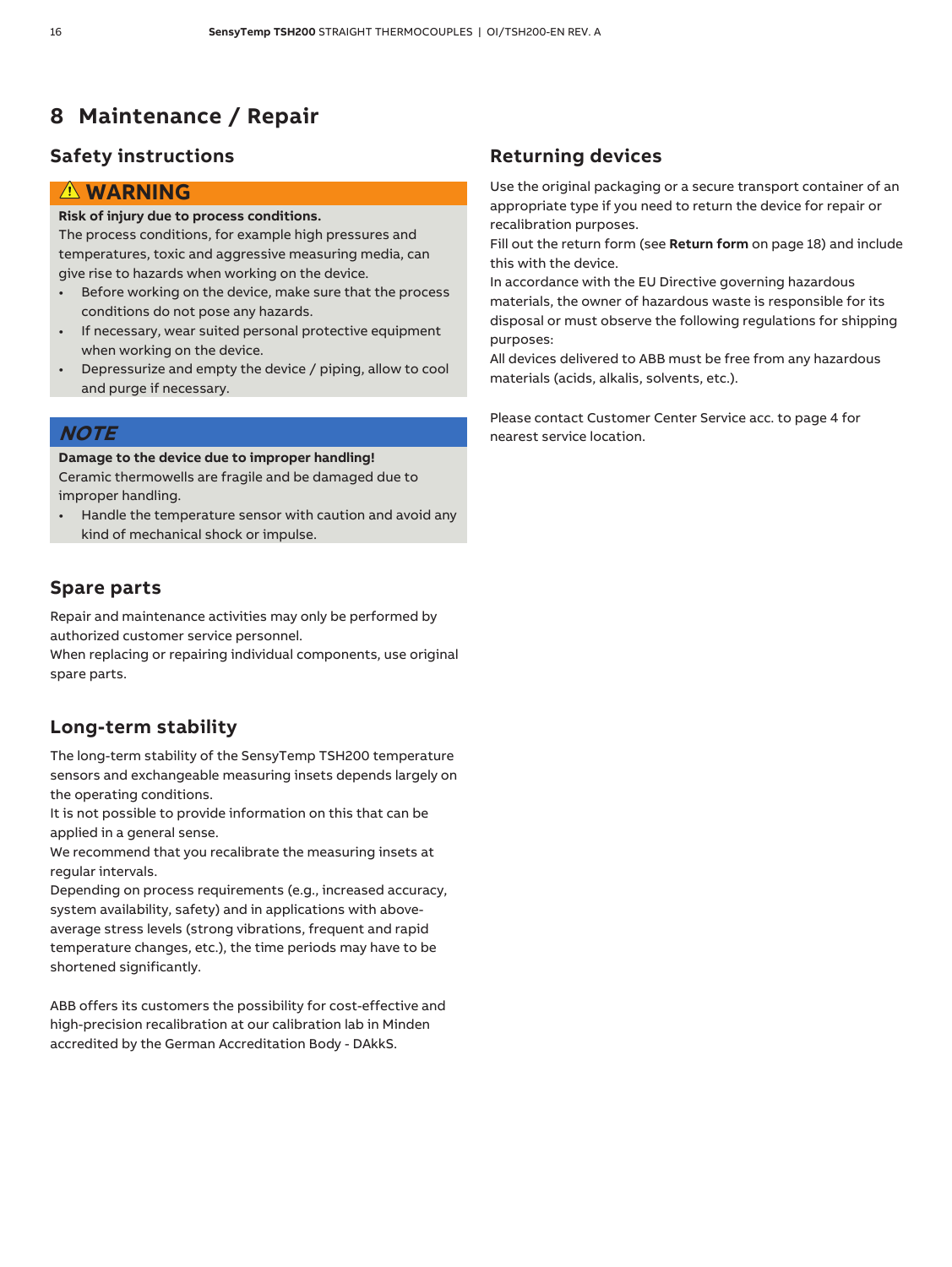## **9 Recycling and disposal**

### **Dismounting**

### **WARNING**

#### **Risk of injury due to process conditions.**

The process conditions, for example high pressures and temperatures, toxic and aggressive measuring media, can give rise to hazards when dismantling the device.

- If necessary, wear suited personal protective equipment during disassembly.
- Before disassembly, make sure that the process conditions do not pose any safety risks.
- Depressurize and empty the device / piping, allow to cool and purge if necessary.

Bear the following points in mind when dismantling the device:

- Switch off the power supply.
- Disconnect electrical connections.
- Allow the device / piping to cool and depressurize and empty. Collect any escaping medium and dispose of it in accordance with environmental guidelines.
- Use suited tools to disassemble the device, taking the weight of the device into consideration.
- If the device is to be used at another location, the device should preferably be packaged in its original packing so that it cannot be damaged.
- Observe the notices in **Returning devices** on page 16.

### **Disposal**

#### **Note**



Products that are marked with the adjacent symbol may **not** be disposed of as unsorted municipal waste (domestic waste).

They should be disposed of through separate collection of electric and electronic devices.

This product and its packaging are manufactured from materials that can be recycled by specialist recycling companies.

Bear the following points in mind when disposing of them:

- As of 8/15/2018, this product will be under the open scope of the WEEE Directive 2012/19/EU and relevant national laws (for example, ElektroG - Electrical Equipment Act - in Germany).
- The product must be supplied to a specialist recycling company. Do not use municipal waste collection points. These may be used for privately used products only in accordance with WEEE Directive 2012/19/EU.
- If there is no possibility to dispose of the old equipment properly, our Service can take care of its pick-up and disposal for a fee.

## **10Specification**

#### **Note**

The device data sheet is available in the ABB download area at www.abb.com/temperature.

## **11 Additional documents**

#### **Note**

All documentation, declarations of conformity, and certificates are available in ABB's download area. www.abb.com/temperature

## **Trademarks**

HART is a registered trademark of FieldComm Group, Austin, Texas, USA

® PROFIBUS and PROFIBUS PA are registered trademarks of PROFIBUS & PROFINET International (PI)

FOUNDATION Fieldbus is a registered trademark of FieldComm Group, Austin, Texas, USA.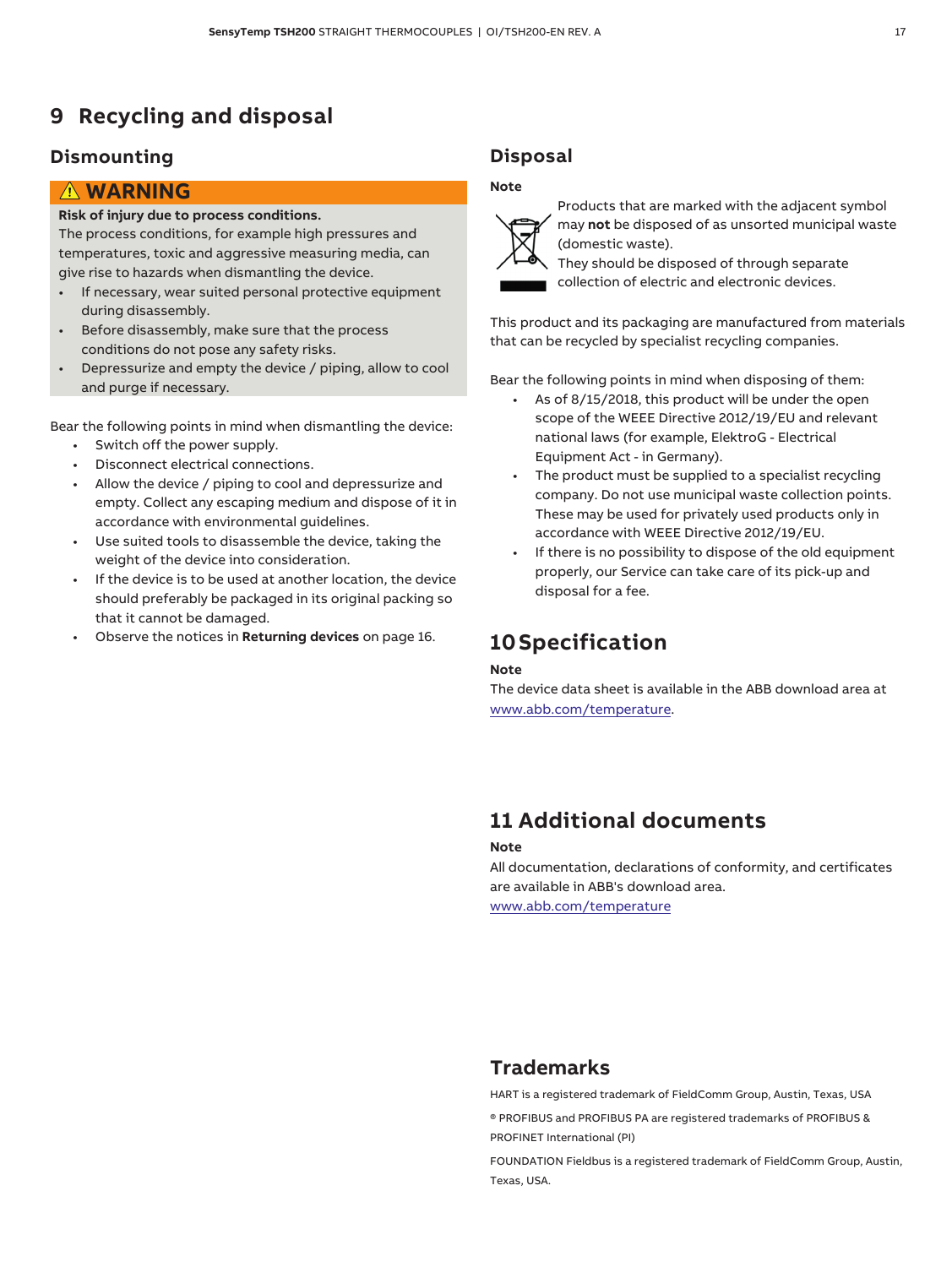## **12 Appendix**

### **Return form**

#### **Statement on the contamination of devices and components**

Repair and/or maintenance work will only be performed on devices and components if a statement form has been completed and submitted.

Otherwise, the device/component returned may be rejected. This statement form may only be completed and signed by authorized specialist personnel employed by the operator.

#### **Customer details:**

| Company:        |            |  |
|-----------------|------------|--|
| Address:        |            |  |
| Contact person: | Telephone: |  |
| Fax:            | Email:     |  |
|                 |            |  |

### **Device details:**

| Reason for the return/description of the defect: |  |  |
|--------------------------------------------------|--|--|

### Type: Serial no.:

#### **Was this device used in conjunction with substances which pose a threat or risk to health?**

| $\Box$ Yes<br><b>No</b>        |                                                                                       |                                                 |
|--------------------------------|---------------------------------------------------------------------------------------|-------------------------------------------------|
|                                | If yes, which type of contamination (please place an X next to the applicable items): |                                                 |
| $\Box$ biological              | corrosive / irritating                                                                | combustible (highly / extremely<br>combustible) |
| $\overline{\phantom{a}}$ toxic | explosive                                                                             | other toxic substances                          |
| radioactive                    |                                                                                       |                                                 |
|                                | Which substances have come into contact with the device?                              |                                                 |
| 1.                             |                                                                                       |                                                 |
| 2.                             |                                                                                       |                                                 |
| 3.                             |                                                                                       |                                                 |

We hereby state that the devices/components shipped have been cleaned and are free from any dangerous or poisonous substances.

Town/city, date Signature and company stamp stamp stamp stamp stamp stamp stamp stamp stamp stamp stamp stamp stamp stamp stamp stamp stamp stamp stamp stamp stamp stamp stamp stamp stamp stamp stamp stamp stamp stamp stam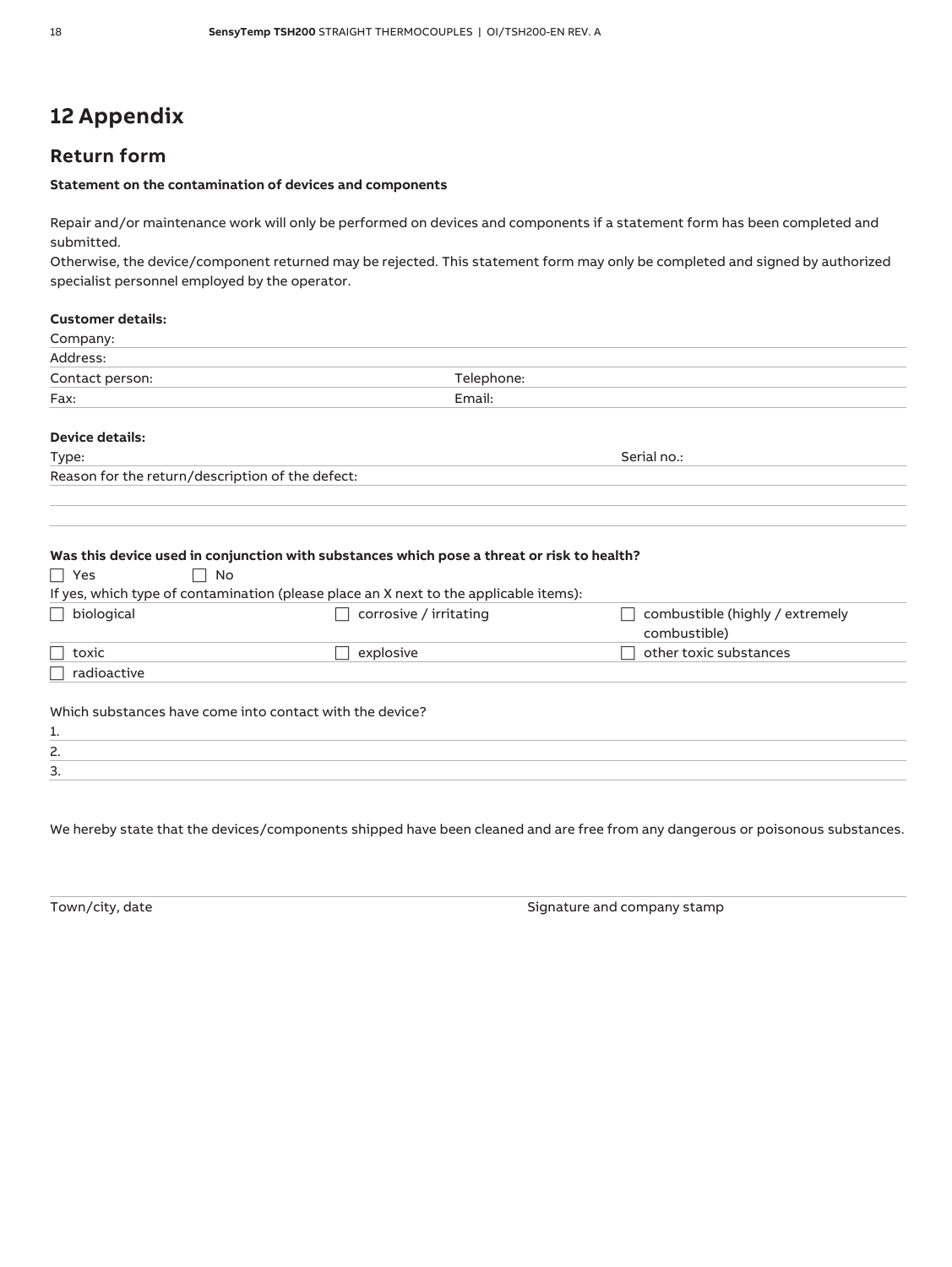## **Notes**